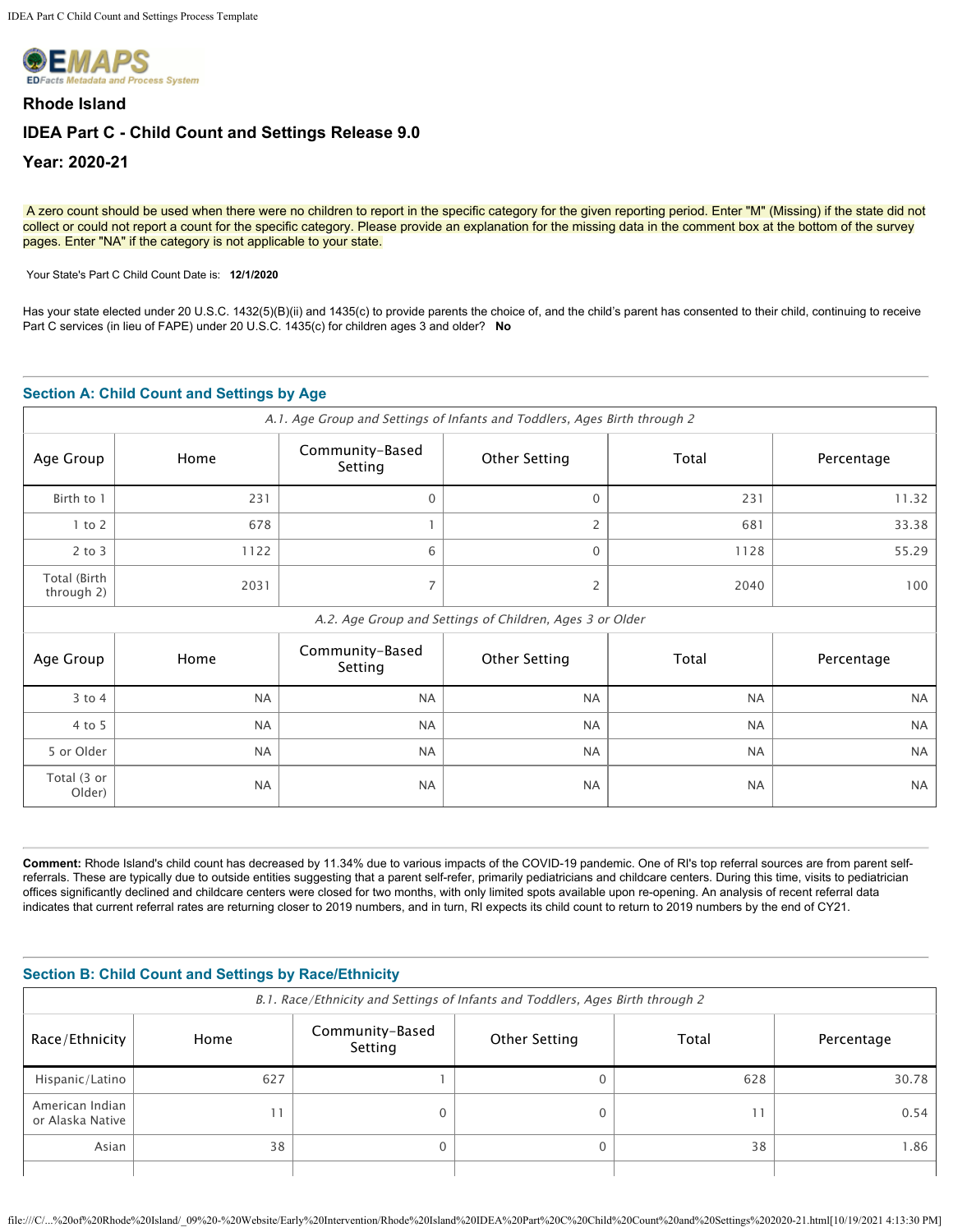IDEA Part C Child Count and Settings Process Template

| <b>Black or African</b><br>American             | 133          | 0                          | $\mathbf{0}$                                                  | 133          | 6.52       |
|-------------------------------------------------|--------------|----------------------------|---------------------------------------------------------------|--------------|------------|
| Native Hawaiian<br>or Other Pacific<br>Islander | $\mathbf{1}$ | 0                          | 0                                                             | $\mathbf{1}$ | 0.05       |
| White                                           | 1152         | 6                          | $\overline{2}$                                                | 1160         | 56.86      |
| Two or More<br>Races                            | 69           | $\mathbf 0$                | $\mathbf{0}$                                                  | 69           | 3.38       |
| Total (Birth<br>through 2)                      | 2031         | $\overline{\phantom{a}}$   | $\overline{2}$                                                | 2040         | 100        |
|                                                 |              |                            | B.2. Race/Ethnicity and Settings of Children, Ages 3 or Older |              |            |
| Race/Ethnicity                                  | Home         | Community-Based<br>Setting | <b>Other Setting</b>                                          | Total        | Percentage |
|                                                 |              |                            |                                                               |              |            |
| Hispanic/Latino                                 | <b>NA</b>    | <b>NA</b>                  | <b>NA</b>                                                     | <b>NA</b>    | <b>NA</b>  |
| American Indian<br>or Alaska Native             | <b>NA</b>    | <b>NA</b>                  | <b>NA</b>                                                     | <b>NA</b>    | <b>NA</b>  |
| Asian                                           | NA           | $\sf NA$                   | <b>NA</b>                                                     | <b>NA</b>    | <b>NA</b>  |
| <b>Black or African</b><br>American             | <b>NA</b>    | <b>NA</b>                  | <b>NA</b>                                                     | <b>NA</b>    | <b>NA</b>  |
| Native Hawaiian<br>or Other Pacific<br>Islander | <b>NA</b>    | <b>NA</b>                  | <b>NA</b>                                                     | <b>NA</b>    | <b>NA</b>  |
| White                                           | <b>NA</b>    | <b>NA</b>                  | <b>NA</b>                                                     | <b>NA</b>    | <b>NA</b>  |
| Two or More<br>Races                            | <b>NA</b>    | <b>NA</b>                  | <b>NA</b>                                                     | <b>NA</b>    | <b>NA</b>  |

## **Comment:**

## **Section C: Child Count by Gender**

| C.1. Gender Of Infants and Toddlers, Ages Birth through 2, Receiving Early<br><b>Intervention Services</b> |                                                                                           |            |  |  |  |
|------------------------------------------------------------------------------------------------------------|-------------------------------------------------------------------------------------------|------------|--|--|--|
| Gender                                                                                                     | Total                                                                                     | Percentage |  |  |  |
| Male                                                                                                       | 1253                                                                                      | 61.42      |  |  |  |
| Female                                                                                                     | 787                                                                                       | 38.58      |  |  |  |
| Total (Birth<br>through 2)                                                                                 | 2040                                                                                      | 100        |  |  |  |
|                                                                                                            | C.2. Gender of Children, Ages 3 Or Older, Receiving Early Intervention<br><b>Services</b> |            |  |  |  |
| Gender                                                                                                     | Total                                                                                     | Percentage |  |  |  |
| Male                                                                                                       | <b>NA</b>                                                                                 | <b>NA</b>  |  |  |  |
| Female                                                                                                     | NA.                                                                                       | <b>NA</b>  |  |  |  |
| Total (3 or<br>Older)                                                                                      | <b>NA</b>                                                                                 | <b>NA</b>  |  |  |  |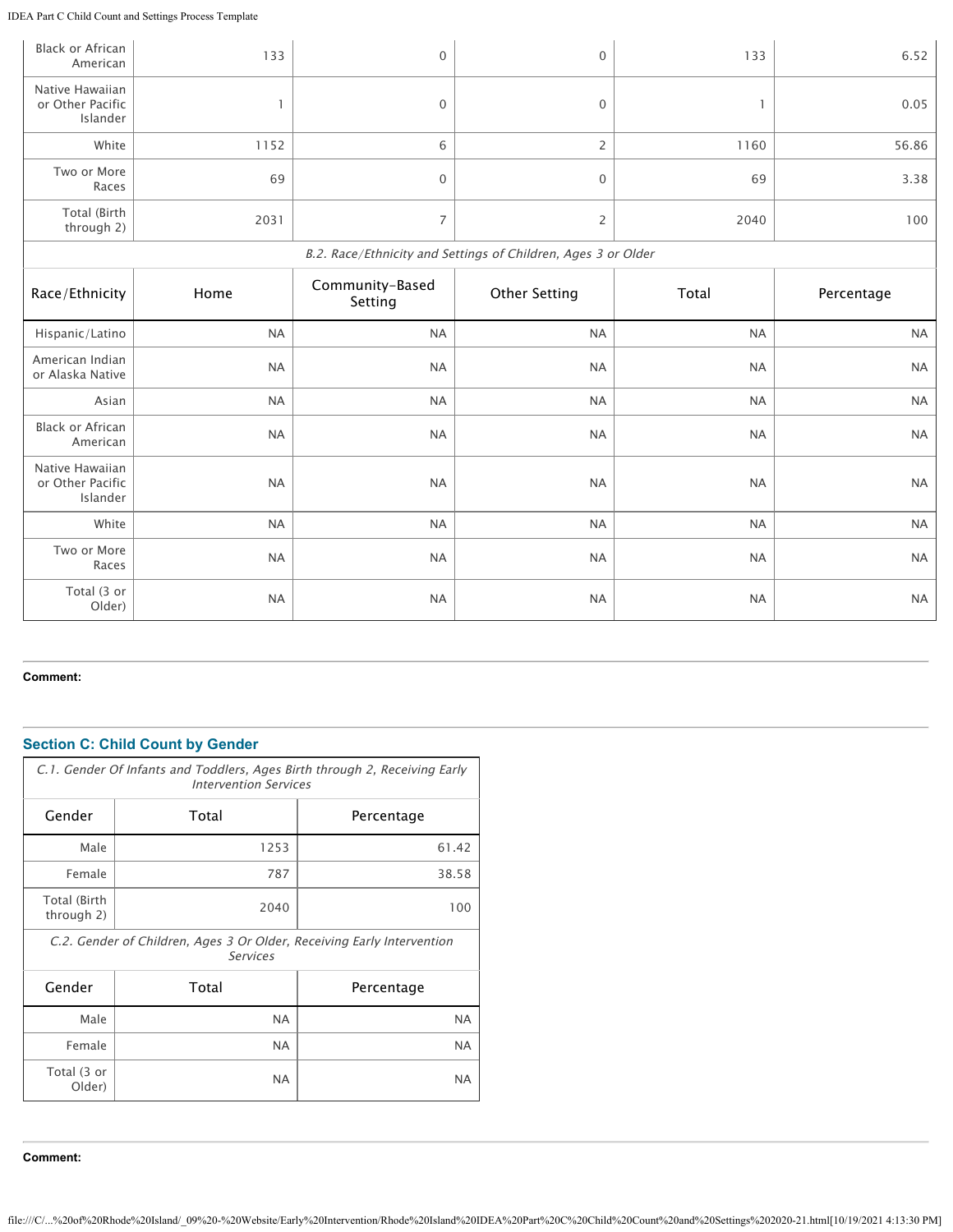## **Section D: At Risk Child Count**

Has your state elected under 20 U.S.C. 1432(5)(B)(i) to serve children under the age of three and at risk of having substantial delays if early intervention services are not provided? **No**

| At Risk Infants and Toddlers, Ages Birth through 2 |           |            |            |            |
|----------------------------------------------------|-----------|------------|------------|------------|
| Ages as of Child Count Date                        |           |            |            |            |
| Race/Ethnicity                                     | Total     | Birth to 1 | $1$ to $2$ | $2$ to $3$ |
| Hispanic/Latino                                    | <b>NA</b> |            |            |            |
| American Indian<br>or Alaska Native                | <b>NA</b> |            |            |            |
| Asian                                              | <b>NA</b> |            |            |            |
| Black or African<br>American                       | <b>NA</b> |            |            |            |
| Native Hawaiian<br>or Other Pacific<br>Islander    | <b>NA</b> |            |            |            |
| White                                              | <b>NA</b> |            |            |            |
| Two or More<br>Races                               | <b>NA</b> |            |            |            |
| Total (Birth<br>through 2)                         | <b>NA</b> | <b>NA</b>  | <b>NA</b>  | <b>NA</b>  |

**Comment:**

### **Section E: Cumulative Child Count by Race/Ethnicity and Gender**

*Cumulative Number of Infants and Toddlers Who Received Early Intervention Services by Race/Ethnicity and Gender*

Cumulative Child Count Reference Period: From: **7/1/2019** To: **6/30/2020**

| E.1. Cumulative Count of Infants and Toddlers, Ages Birth through 2, by<br>Race/Ethnicity |       |            |  |
|-------------------------------------------------------------------------------------------|-------|------------|--|
| Race/Ethnicity                                                                            | Total | Percentage |  |
| Hispanic/Latino                                                                           | 1401  | 30.98      |  |
| American Indian<br>or Alaska Native                                                       | 26    | 0.57       |  |
| Asian                                                                                     | 109   | 2.41       |  |
| <b>Black or African</b><br>American                                                       | 319   | 7.05       |  |
| Native Hawaiian<br>or Other Pacific<br>Islander                                           | 1     | 0.02       |  |
| White                                                                                     | 2512  | 55.54      |  |
| Two or More<br>Races                                                                      | 155   | 3.43       |  |
| Total (Birth<br>through 2)                                                                | 4523  | 100        |  |

E.2. Cumulative Count of Infants and Toddlers, Ages Birth through 2, by Gender